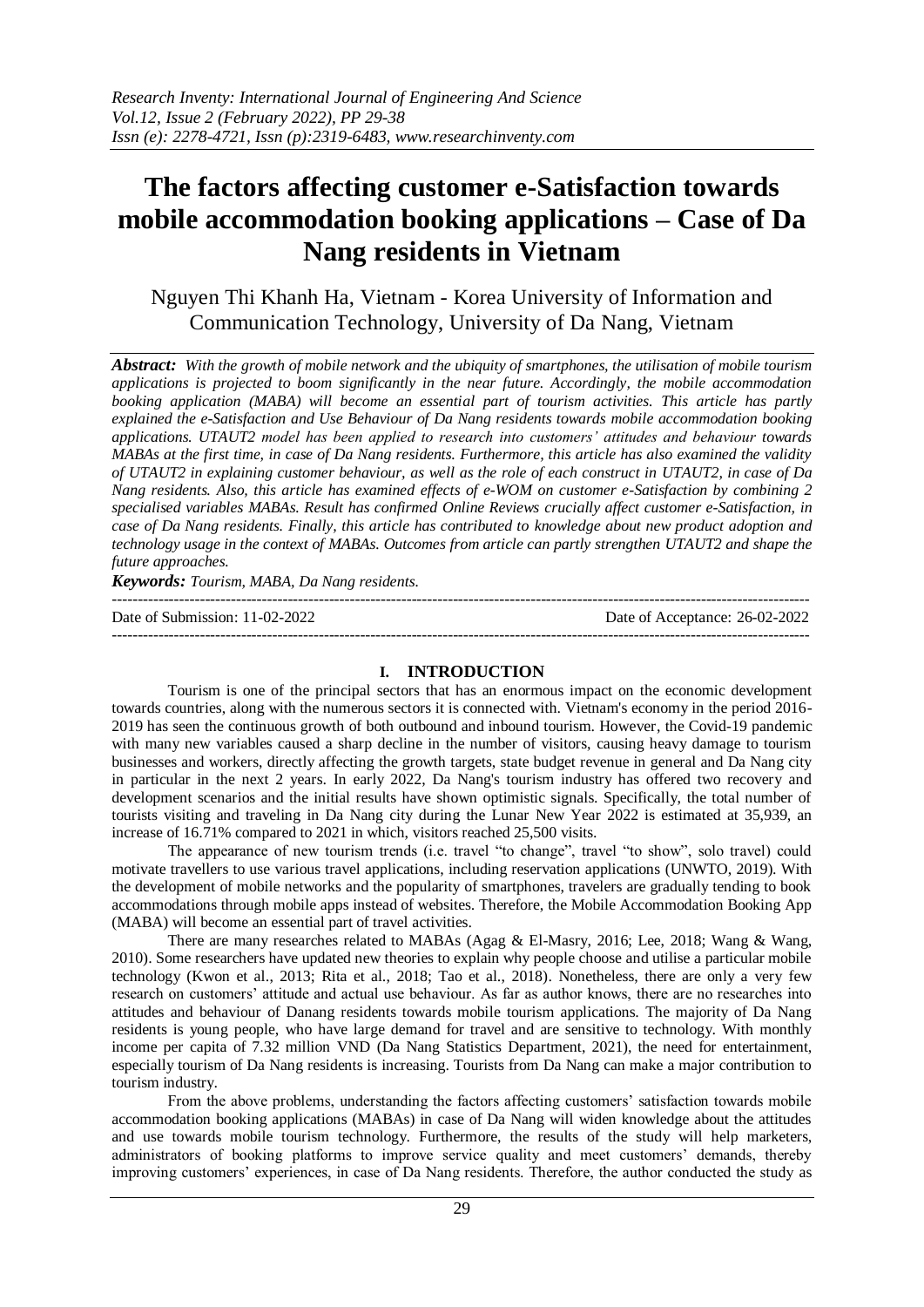#### "*The factors affecting customer e-Satisfaction towards mobile accommodation booking applications – Case of Da Nang residents in Vietnam*"

#### **II. PROPOSAL MODEL**

From the results of the author's research in the previous article, the author summarizes the proposed research model as follows:

Proposal model was established based on UTAUT2 owing to its capability of extension and adaption to specific context (Venkatesh et al., 2012). Online Review and Online Rating were integrated to examine the role of e-WOM. E-Satisfaction was selected to explain customer's attitude towards e-commerce products.

#### **Fugure 1. Proposal model**



#### **2.1. Variables development**

#### *2.1.1. Performance Expectancy (PE).*

Performance Expectancy is defined as the level which a person thinks about system that functions will bring plus points and utilities while tackling given tasks. PE is developed from different variables relating to perceived usefulness and functional expectation (Venkatesh et al., 2003). By using MABA, customer can locate surrounding rooms and navigate routes more conveniently based on GPS connection (H.-Y. Wang & Wang, 2010). PE is deemed to be the primary predictor of customer behaviour regarding to technology adoption (Venkatesh et al., 2012). Many authors provoked that prediction in tourism field (Escobar-Rodríguez & Carvajal-Trujillo, 2013; Morosan & DeFranco, 2016; No & Kim, 2014; Rita et al., 2018). If customers recognise benefits from using MABA to reserve rooms rather than traditional channels, they will raise the esatisfaction with apps, and subsequently, the level of continued intention. To sum up, the following hypothesis is established:

Hypothesis 1: Performance Expectancy positively affects e-Satisfaction.

#### *2.1.2. Effort Expectancy (EE)*

Effort Expectancy indicates the level of ease associated with the usage of application (Venkatesh et al., 2003). EE is based on one of principal contributions of TAM model, Perceived ease of use. General people prefer systems easy to access without taking much effort to (Davis et al., 1989; Kang, 2014). Mobile features are evolving with smartphone development. Owing to conducting bookings through a few taps, a user-friendly application enhancing customers' experiences will gain their e-satisfaction, then lead to continued intention (Kim et al., 2013). Service app, which helps customer quickly approach, positively affects their e-satisfaction towards utilising it (Satama, 2014). Generally, the easier application is, the more positive attitude user has towards using that app. However, Venkatesh et al (2003) also noted that the more users use an application, the less significant EE shows. If customer maintains MABA usage sustainably, the effect of EE variable will be considered to decrease. Nevertheless, diverse researches have illustrated that EE is still a noteworthy factor to determine users' behaviour towards a tourism technology (Escobar-Rodríguez & Carvajal-Trujillo, 2013; Fong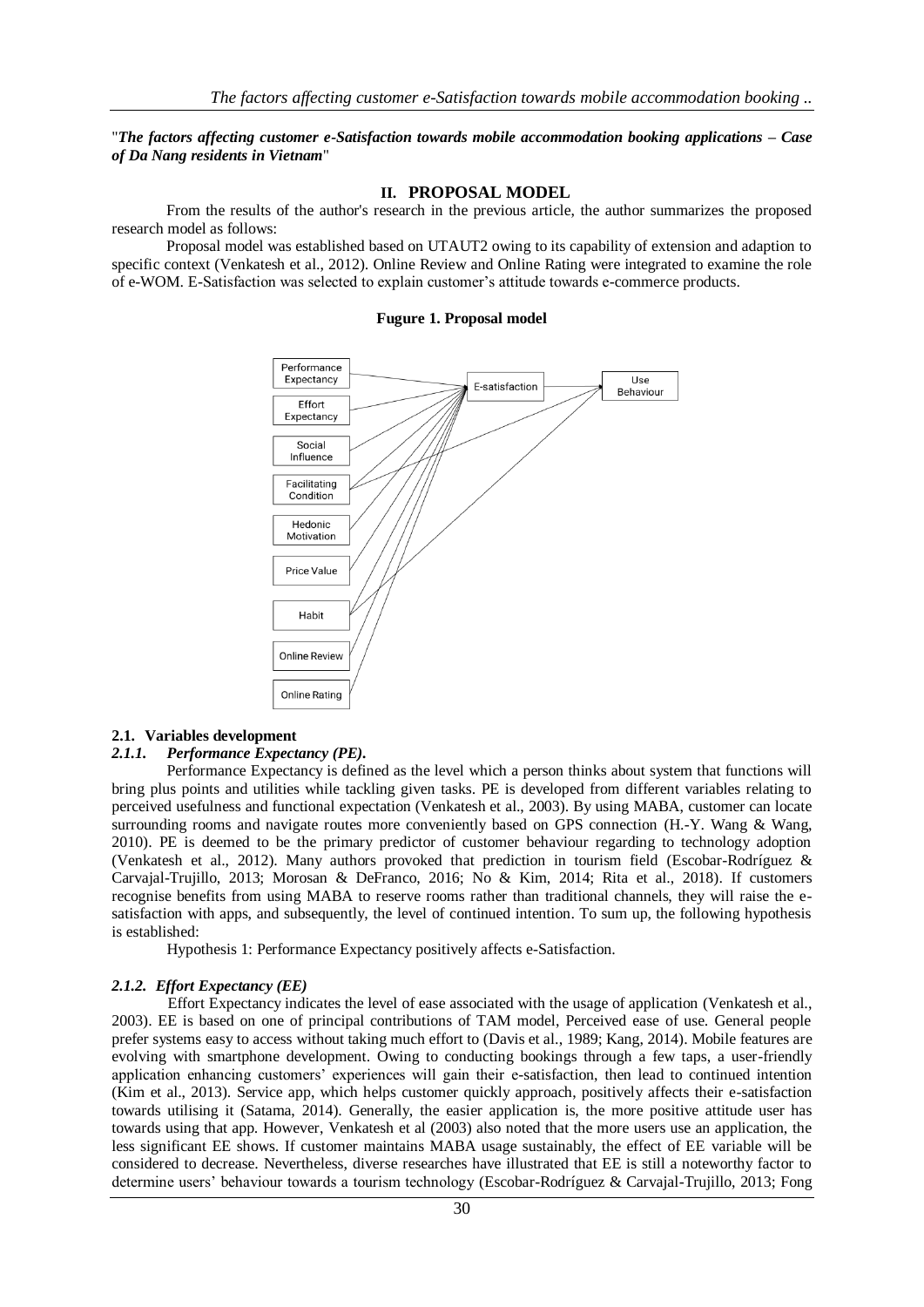et al., 2017; Martín & Herrero, 2012; No & Kim, 2014; Wu et al., 2011). Thus, the hypothesis about relationship between Effort Expectancy and e-Satisfaction is put forward:

Hypothesis 2: Effort Expectancy positively affects e-Satisfaction.

## *2.1.3. Social Influence (SI)*

Social Influence reflects degrees of customers' awareness that important person or close crowd (e.g., family, relatives and friends) advise them to try a specific technology (Venkatesh et al., 2003). SI, as a direct determinant towards behavioural intention, is remarkably similar to Subjective Norm in TRA, TAM2 and other extension versions of TAM. According to Ajzen (1991), if a particular behaviour is accepted by ones' close group, that person seems to form intentions to engage in thereof. Previous studies have confirmed SI to act a significant role in persuading general users' new technology acceptance. Morosan & DeFranco (2016) found positive effect of SI upon customers' decision to adopt NFC payment method. To consolidate these confirmations, in an extended TRA model, Lee et al. (2007) influences from familiar society acted a major role affecting Korean customers intensions to purchase travel online. In contrast Gupta & Dogra (2017) claimed that SI did not significantly affect customers' attitudes and behaviours towards mapping apps usage on journeys. These differences have been already forecast by Venkatesh et al. (2003) in their article. SI seems to have significant effect on in the very first times when user utilises new apps. Its effect is thought to be weakening over time and eventually becoming nonsignificant with sustainable usage. Despite their development recently, these MABAs are quite novel for Viet Nam market, SI could be argued to play a strong role in their adoption. There are still possibilities that people having close contacts with MABAs users could adopt these apps too. Hence, the hypothesis about relationship between SI and e-Satisfaction is represented:

Hypothesis 3: Social Influence positively affects e-Satisfaction.

## *2.1.4. Facilitating Conditions (FCs)*

Facilitating Conditions variable is the level to which customers perceive that there are existing resources and usage supports to help them perform a behaviour. This variable not only is based on perceived behavioural control from TAM model, but also captures the compatibility level of the technology with the existing values, experience and demands of the customer (Venkatesh et al., 2003). In case of MABA, the usage of app includes mobile device (e.g., smartphone), internet connection, foremost knowledge, experiences and skills related to general internet use such as browsing, navigating, making reservations and payments via ebanking system. Obviously, to fully utilise MABA, it is necessary for customers to have technological conditions and skills to use that services via its mobile platform. Facilitating conditions can thus be expected to be especially important in the attitude and behaviour towards MABA. This variable, however, is supposed to vary more than others as customers differ greatly in the resources, skills and support they have available. While existing literatures argue whether facilitating conditions affect user intention or real experiences of technology (Gupta & Dogra, 2017; Martín & Herrero, 2012), Venkatesh et al. (2003) claimed that FCs as customers perception either limit or encourage their utilisation of technology. Nevertheless, significant effect of FCs on users' attitude and behaviour has been verifies among diverse tourism research fields, for example, locationbased social media (Chong & Ngai, 2013), online airline purchase (Escobar-Rodríguez & Carvajal-Trujillo, 2013), booking reservations via mobile apps (Fong et al., 2017). Therefore, relationships between FCs, e-Satisfaction and Use Behaviour are hypothesised:

Hypothesis 4a: Facilitating Conditions positively affects e-Satisfaction.

Hypothesis 4b: Facilitating Conditions positively affects Use Behaviour.

## *2.1.5. Hedonic Motivation (HM)*

Hedonic motivation is established as level of fun, entertainment, playfulness, enjoyment or pleasure customers derive from experiences with technology (Venkatesh et al., 2012). In customers context, they will use technology if they recognise enjoyment, pleasure or fun from its usage. Besides the clear role of extrinsic motivations (e.g. PE, EE), HM has been illustrated to be one of primary factors of technology acceptance and usage behaviour regarding to intrinsic motivations (Brown & Venkatesh, 2005; Venkatesh et al., 2012). From a hedonic viewpoint, customers perceive entertainment and consider the purchase process as an enjoyable experience where finishing transaction is not compulsory (e.g. not acknowledging booking) (Anderson et al., 2014). Nowadays, apps are designed not only to help customer complete tasks, but also to relax. In case of accommodation booking apps, user will interact with various accommodation aspect suggestions, including beautiful room images, additional services, convincing advertisements and others' comments. These aspects, for instance, images of a specific service (e.g. destination, food, room), may affect their apps adoption intention regardless of whether these apps compatible with customers' lifestyle (Law et al., 2018; Lu et al., 2015; Ozturk et al., 2016, 2017). Via MABAs, customers can leave reviews and ratings as well after finishing journey (See-To & Ho, 2014). By making feedbacks, they will perceive their important role for both hoteliers and customers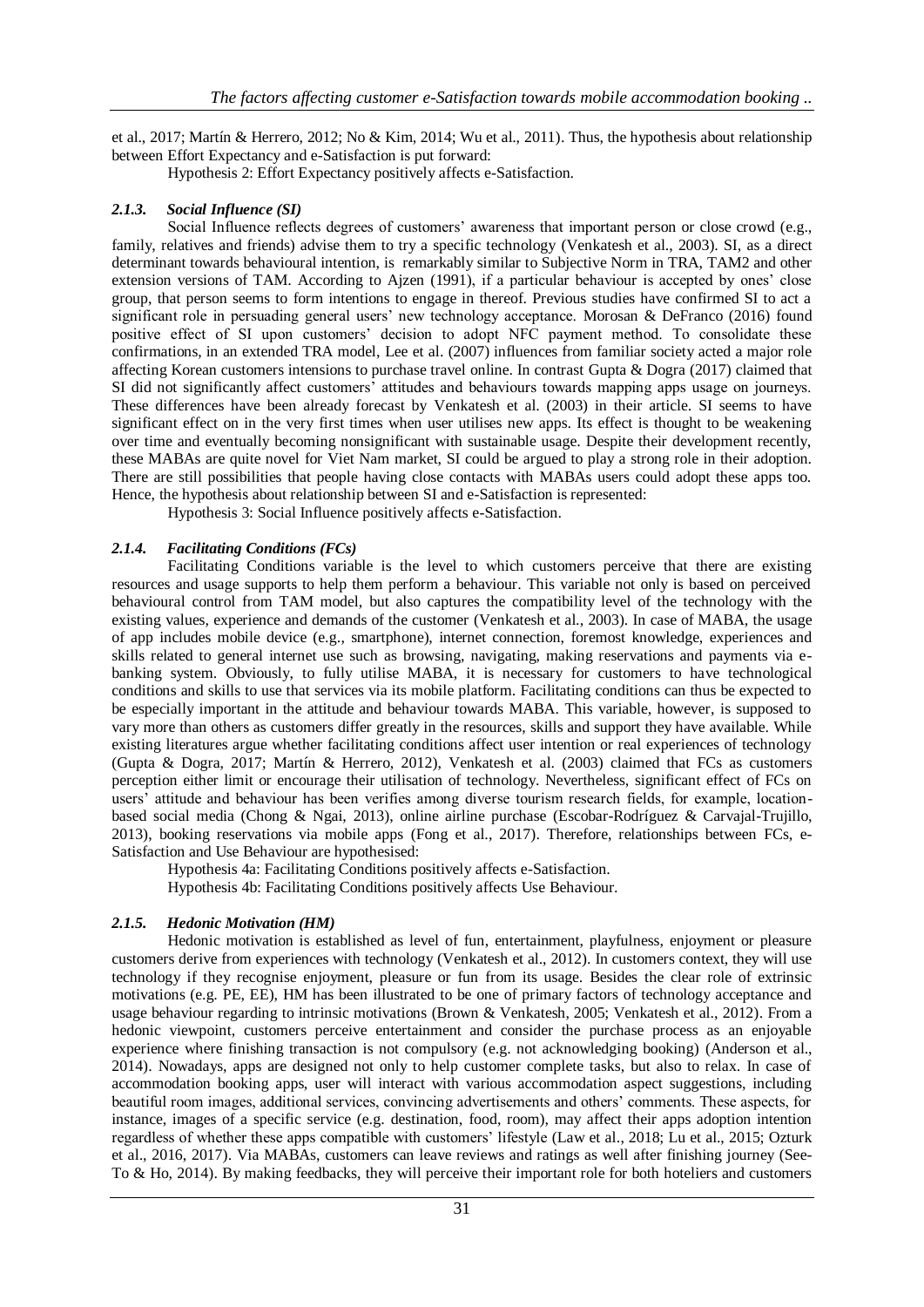themselves, which will raise pleasure feelings. Researching into HM, several authors have indicated the significant effect of this variable on many tourism segments, for example, location-based service (Chong & Ngai, 2013), Air BnB app (Satama, 2014), NFC mobile purchase method (Morosan & DeFranco, 2016), mapping app (Gupta & Dogra, 2017). Customers will satisfy with their MABAs experiences, if they aware of positively emotional motivation within these platforms. Consequently, the following hypothesis is put forward: Hypothesis 5: Hedonic Motivation positively affects e-Satisfaction.

## *2.1.6. Price Value (PV)*

Price value is developed as the cognitive trade-off between the noticeable benefits that apps bring to and the monetary cost spending for them. PV was installed to UTAUT2 model for the reason that the customers are sensitive to prices due to the fact that they are forced to purchase monetary cost during utilisation process by themselves (Venkatesh et al., 2012). Monetary cost includes Internet connection cost, price given by hotelier and service fee from apps. PV has a positive effect as long as benefits are perceived to exceed monetary cost. However, many of these apps do not represent total monetary cost for customers (Kim et al., 2008). Bigné et al. (2010) show that PV refer to benefits (price saving) customer will receive instead of mention the additional cost. Customers while shopping online search for beneficial deals (Jensen, 2012). In case of MABAs, values are created through the fact that MABAs take over intermediary role between hoteliers and customers, eradicate the traditional middlemen like tour agencies as well. PV could be a strong motivation for customers as highly competitive price from MABAs in most cases. Therefore, the relationship between PV and e-Satisfaction is established:

Hypothesis 6: Price Value positively affects e-Satisfaction.

## *2.1.7. Habit (HT)*

Habit is established to be the state that human might repeat behaviours initially owing to previous studying or using a particular technology product (Limayem et al., 2007). Indeed, it is a factor reflecting the results of prior experiences. Ajzen & Fishbein (2005) noted that prior experiences will influence various creeds and predict behaviour later consequently. Customers engaging e-commerce environment experience a series of repetitive steps, which could allow habit to form (Venkatesh et al., 2012). In the context of tourist service industry, it is possible that customers have maintained the habit of seeking information from accommodation places before and during journeys, which can be considered to develop the habit of using MABAs even when they don't have any plan yet. Habit could reinforce customers' attitude and actual usage and many existing articles have claimed that (Chong & Ngai, 2013; Morosan & DeFranco, 2016; Rita et al., 2018). However, Escobar-Rodríguez & Carvajal-Trujillo (2013) Gupta & Dogra (2017) have illustrated the role of habit on real experiences of technological tourist service, instead of intention. Therefore, relationships between Habit, E-Satisfaction and Use Behaviour are hypothesised:

Hypothesis 7a: Habit positively affects e-Satisfaction. Hypothesis 7b: Habit positively affects Use Behaviour.

## *2.1.8. Online Reviews (ORs)*

Online Reviews (ORs), which are the virtual version of crowd opinions, refer to any compliment, criticism or neutral feedback about consumption experiences via online platforms by potential, former, or current customers (Filieri, 2015; Filieri & McLeay, 2013). ORs function, which is the bridge between customers and suppliers, not only represent customer emotional evaluations with the experiences but also offer useful source of knowledge for following customer to give decisions (Bissell, 2011; Schuckert et al., 2015; Xiang & Gretzel, 2010). Among all features of a mobile accommodation booking application, "ratings & reviews" is perceived to be the most important and positive factors (Chong & Ngai, 2013; Senecal & Nantel, 2014; D. Wang et al., 2015). Customers' decisions often rely on others' experiences owing to its reducing uncertainty (Cheng et al., 2019). Guo et al. (2017) showed that accommodation experience and service quality information is identified as major factors influencing customer attitudes. Based upon satisfaction with what they have read, customers will establish a reservation via apps later (Chaw & Tang, 2019; Sparks & Browning, 2011). In the alternative evaluation process, customers have increasingly considered such reviews as a means of information (Filieri, 2015). As long as these reviews are recognised as comprehensive, reliable, up-to-date and relevant, customers tend to raise satisfaction towards platforms (Cheung et al., 2008; Filieri, 2015; Kaplan & Haenlein, 2010; Li & Hitt, 2008; Sparks & Browning, 2011). Therefore, hypothesis is established as below:

Hypothesis 8: Online Reviews positively affects e-Satisfaction.

## *2.1.9. Online Ratings (ORTs)*

A factor directly related with Online Reviews is Online Ratings. Online Ratings is defined as a type of E-WOM which indicates reviewers' average evaluation of the different features (e.g., room quality, price,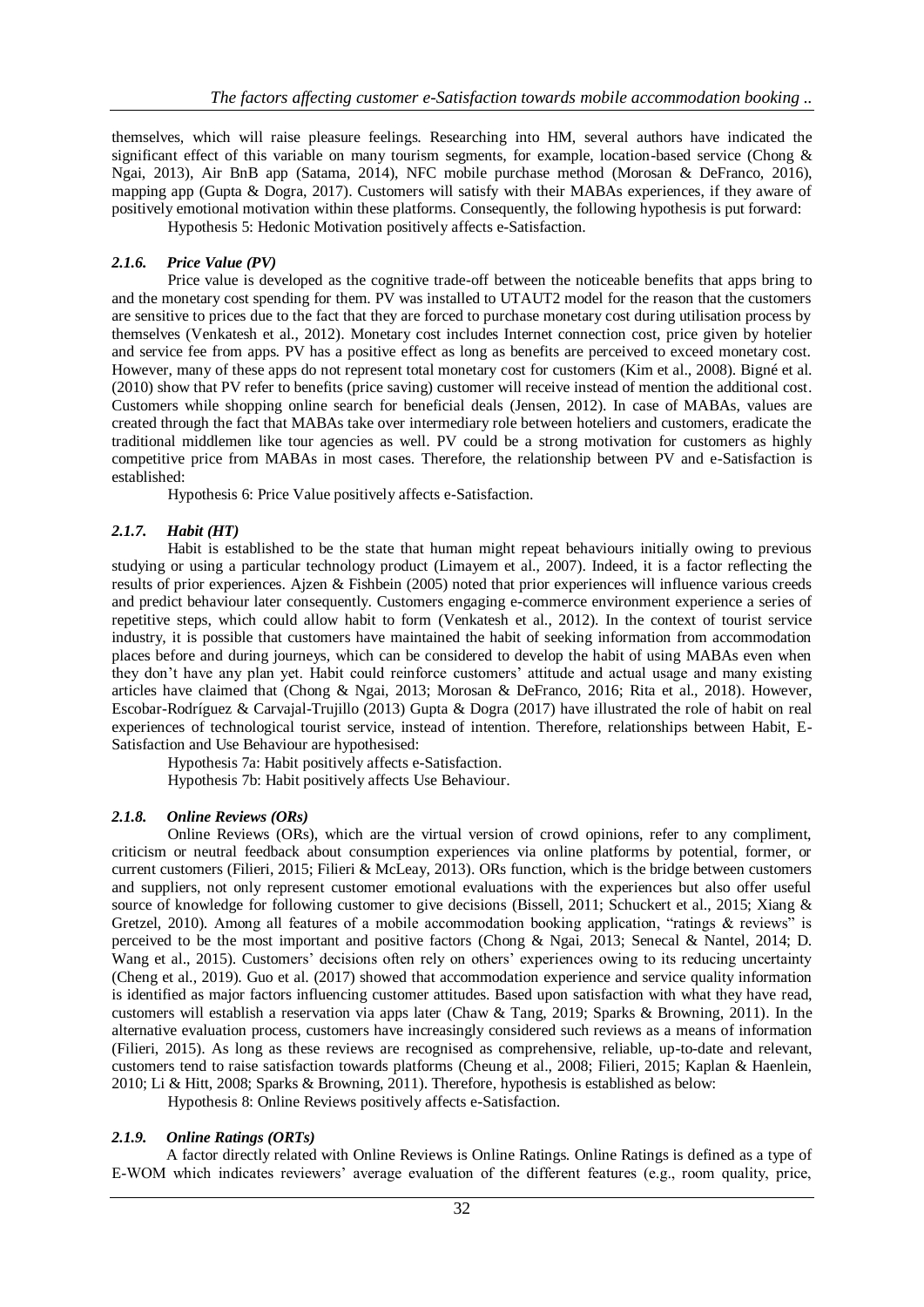location) of a product or service as numerical or visual forms (Filieri, 2015; Filieri & McLeay, 2013). Different platforms adopt different ORTs scales which are graphically illustrated using level of stars or points. For example, Airbnb applies a five-stars scale from 1 star (worst) to 5 stars (best) to rating accommodation. On Booking.com, customers could rate qualities via a ten-point scale from 1 (bad) to 10 (exceptional). ORTs may offer customers a panoramic view about the quality of an accommodation place as they conclude prior users' evaluations of the main features (Filieri, 2015). Due to vast numbers of accommodation, customers might prefer to adopt information shortcuts to reduce time and efforts for choice process. And instead of reading long linguistic paragraphs, they may use summary data such as visual and numerical ratings to understand the proportion of negative and positive review for a particular accommodation. ORTs emerged as the determining factor in customers' adoption of information from E-WOM (Filieri & McLeay, 2013). Similarly, Aicher et al. (2016) also pointed that online ratings significantly affect customers' behaviour, while the role of ORs was doubt still doubt by half of participant. Customers regard ORTs as a primary means of information in lodging decision process, which can lead to a raise in accommodation bookings (Ye et al., 2011). Based on the above features, ORTs factor could uplift customers' attitude towards efficiency and performance of MABAs. Therefore, the connection between Online Ratings and e-Satisfaction is hypothesised:

Hypothesis 9: Online Ratings positively affects e-Satisfaction.

# *2.1.10. E-Satisfaction (e-SA)*

E-Satisfaction is developed as the level of pleasure that people perceive form their previous transaction with a particular electronic commerce company (Anderson & Srinivasan, 2003). Along with this definition, if the results from MABAs experiences equal or exceed customers' expectations, customers will feel satisfied, and perhaps have positive behaviours towards such apps. According to Ajzen & Fishbein (2005), the outcomes of people' past experience and interaction could affect their awareness and attitudes and then forecast what they expect to behave in the same conditions. E-Satisfaction was claimed to have a link with repurchase intention (Christodoulides & Michaelidou, 2010; Uzun & Poturak, 2014). The more E-Satisfaction customers feel, the more positively they behave, especially profitable re-visitation (Ting et al., 2013). Therefore, the hypothesis about E-Satisfaction and Use Behaviour is made:

Hypothesis 10: E-Satisfaction positively affects Use Behaviour

## **2.2. Items development**

To measure functional system perception, Venkatesh et al. (2003) suggested four items (PE1-PE4) relating to the importance and usefulness of system, based on previous TAM model. On the other hand, Kim et al. (2019) used similar items revised for accommodation apps (U1-U4). Consistent with this study, Performance Expectancy of MABAs is measured by four items PE1, PE2, PE3, PE4.

Regarding to the level of ease while using system, Davis (1989) once developed six items from PEOU1 to PEOU6. After that, Venkatesh et al. (2003) adjusted down to four items which are considered to be meaningful and gather answers faster. Therefore, four (EE1, EE2, EE3, EE4) are adapted to measure Effort Expectancy. With the same reason, items of Facilitating Conditions are modified from five down to four items (SI1, SI2, SI3, SI4), which are easier for respondents to accept.

Fishbein & Ajzen (1975) suggested two items SN1 and SN2 to examine crowd effects. Adapting this idea, Venkatesh et al. (2003) also noted the role of opinion form people are appreciated by respondents. Therefore, Social Influence will use three items SI1, SI2 and SI3.

Venkatesh et al. (2012) once specialised three items to measure the level of entertainment towards technology experiences. Consistent with this study, similar items (EN1, EN2, EN3) were adapted in the context of hospitality applications (Kwon et al., 2013; Kim et al., 2019). Consequently, Hedonic Motivation will be examined by HM1, HM2 and HM3.

Items for Price Value (PV1, PV2, PV3), Habit (HT1, HT2, HT3, HT4) and Use Behaviour (UB1, UB2, UB3) were modified to fit customer context. After considering the suitability for Da Nang residents, all items are selected.

According to crowd opinions, Kim et al. (2017) used three items (Review 1, Review 2, Review 3) in a negative approach to measure Online Reviews. However, it didn't cover all aspects of crowd opinion, for examples, the sufficient of depth and breadth. Furthermore, it seems that Filieri's items have been the most suitable items for this segment up to now. Therefore, e-WOM items in this thesis are OR1, OR2, OR3, OR4, OR5, OR6, OR7, ORT1, ORT2, ORT3.

E-Satisfaction items (SA1, SA2, SA3) from Anderson & Srinivasan (2003) are also selected due to their suitability for the characteristics of Da Nang residents. And finally, all above mentioned items are listed in Appendix 1.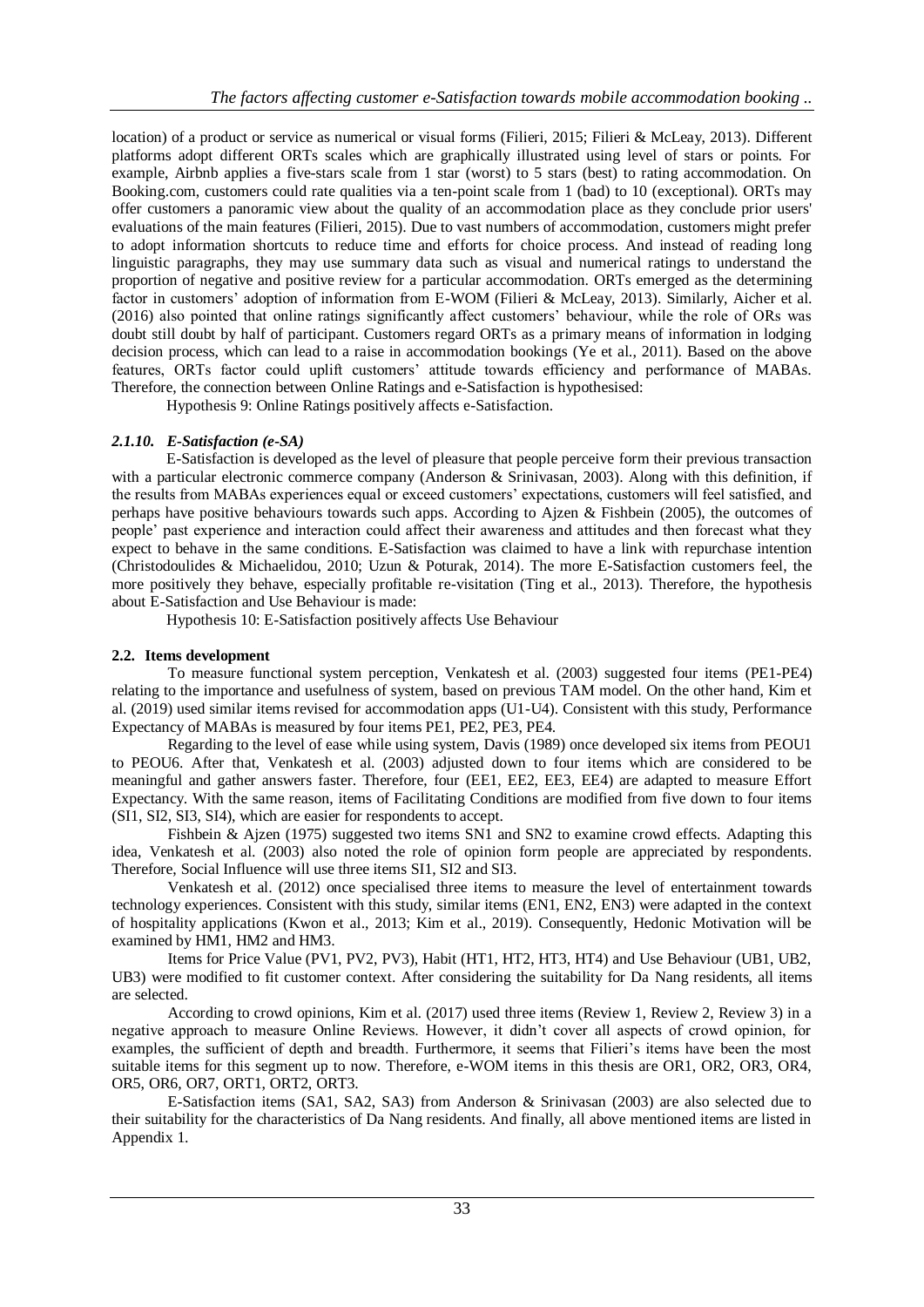# **III. RESULTS AND DISCUSSIONS**

# **3.1. Sample description**

## *3.1.1. MABAs awareness*

The population for sampling is Da Nang residents who are 18 years old or above and have experienced reserving hotels or accommodation in Vietnam or overseas via mobile accommodation booking applications at least once. From 8th to 15th January 2022 there were 220 people agreed to participate in the survey. Among them, the number of people who really enjoyed, stopped using and had never used are 129 (58.6%), 37 (16.8%) and 54 (24.5%) respectively. After filtering out unnecessary and error questionnaire, 160 questionnaires (72.7%) continued to be used for deep research. Whether using or not, almost respondents (99.5%) agreed that they had known and recognised applications available at the time of the survey, which is presented in table.

Booking.com was the most popular MABAs according to Da Nang residents, followed by Agoda and Traveloka. Meanwhile, domestic apps like Vntrip, Mytour and Luxstay were recognised by less than 30% participants. This result also reflects the judgment of VECOM (2021) about Vietnam online tourism market with the domain roles of foreign apps.

## *3.1.2. Demographic characteristics statistics*

Among 160 participants, females accounted for 75.6%, 18-29 years old was the most common age with 89.4%. University level occupied for 90.6%, whereas college level was 2.5%. Most of respondents received less than 5 million VND per month.

## **3.2. Evaluation of the Structural Model result**

## *3.2.1. Collinearity Indication*

It can be illustrated from table 4.4.1 that all *VIF* are greater than 0.20 (lower than 5) as recommendation. According to *VIF values*, it is multicollinearity that below the critical levels. Therefore, it can be claimed that all variables in proposal model are definitely separable form each other.

|      | PE   | EE   | <b>SI</b> | $FCs$ $HM$ |      | <b>PV</b> | <b>HT</b> |      | ORs   ORTs   e-SA |      | UB |
|------|------|------|-----------|------------|------|-----------|-----------|------|-------------------|------|----|
| e-SA | 1.95 | 1.96 | 1.56      | 2.41       | 1.53 | 2.15      | 1.81      | 1.76 | 1.96              |      |    |
| UB   |      |      |           | 1.18       |      |           | 1.34      |      |                   | 1.36 |    |

*Table 0. VIF values of variables.*

## *3.2.2. Coefficients of Determination*

It can be shown from table 4.4.2.a that determination coefficients are supported by a remarkable amount of  $R^2_{adj}$ accounted for *e-Satisfaction* (0.49) and *Use Behaviour* (0.58), similar to the finding of Venkatesh (2012). This result confirms the validity of proposal model to moderately explain Da Nang residents' satisfaction and actual use towards *MABAs*.

|                                    | <b>E-Satisfaction</b> | <b>Use Behaviour</b> |  |  |  |  |
|------------------------------------|-----------------------|----------------------|--|--|--|--|
| $\mathbf{D}^2$                     | 0.52                  |                      |  |  |  |  |
| n <sup>2</sup><br>$\mathbf{R}$ adj | 0.49                  |                      |  |  |  |  |
| Table 0.a. $R^2$ value             |                       |                      |  |  |  |  |

Furthermore, the  $f^2$  *size effect* is also calculated to verify the role of each independent variable towards *e*-Satisfaction and *Use Behaviour.* Result of  $f^2$  size effect is illustrated in table 4.4.2.b. Towards *e-SA*, *ORs* can be considered to have medium effect with  $f^2$  *value* close to 0.15. Towards *UB*, *e-SA* may have a moderate impact with value 0.11. *FCs* also moderately affects *UB* with  $f^2$  *value* of 0.15. Remarkably, with  $f^2$  *value* of 0.39, it can be concluded that *HT* have a large effect on *UB*. The remain cases have weak effects on dependent variables*.* 

|            | <b>E-Satisfaction</b> | <b>Use Behaviour</b> |
|------------|-----------------------|----------------------|
| PE         | 0.04                  |                      |
| EE         | 0.02                  |                      |
| SI         | 0.02                  |                      |
| <b>FCs</b> | 0.01                  | 0.15                 |
| HМ         | 0.08                  |                      |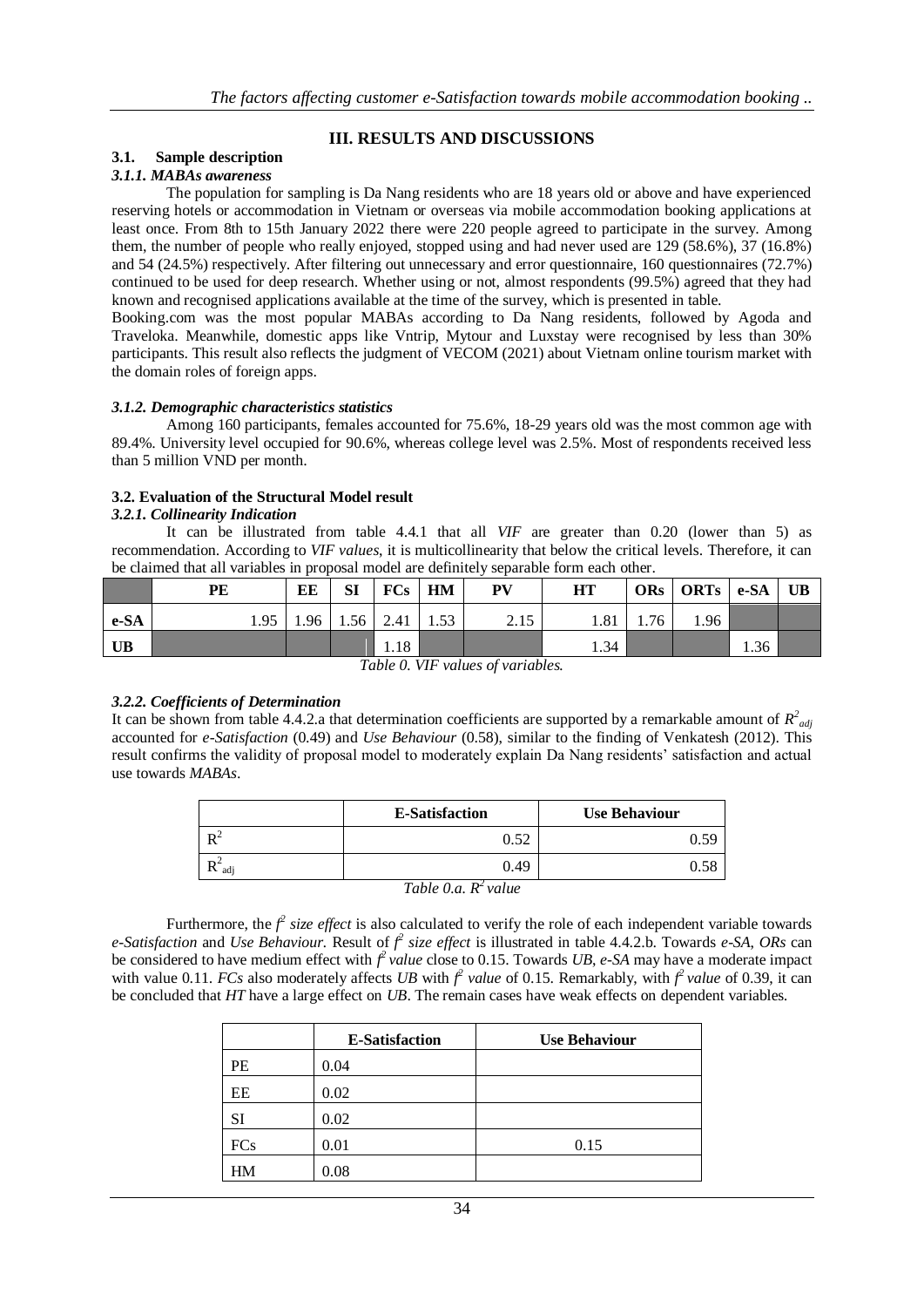| PV          | 0.02       |      |
|-------------|------------|------|
| HT          | 0.01       | 0.39 |
| <b>ORs</b>  | 0.12       |      |
| <b>ORTs</b> | 0.00       |      |
| e-SA        | — <i>.</i> | 0.11 |

*Table 0.b. f<sup>2</sup> size effect*

#### *3.2.3. Predictive Relevance*

The *Blindfolding* process is used to explore the predictive relevance of model. As result is shown in table 4.4.3.a,  $Q^2$  values of both *e-SA* (0.35) and *UB* (0.42) are larger than recommended value. This result confirms the validity of proposal model.

|      | <b>SSO</b> | <b>SSE</b> | $Q^2$ (=1-SSE/SSO) |
|------|------------|------------|--------------------|
| e-SA | 480        | 310.27     | 0.35               |
| UB   | 480        | 278.83     | 0.42               |

*Table 0.a. Q<sup>2</sup> value*

Calculation on *the*  $q^2$  *size effect* are also brought out to explore whether the disappearance of independent variables can affect model's predictive relevance. In table 4.4.3.b, *FCs* can be considered to have a medium effect on *UB* relevance with  $q^2$  value of 0.09. By contrast, *HT* surely affect *UB* with  $q^2$  value of 0.19. The rest effects are insignificant.

|             | e-SA                     | <b>UB</b> |
|-------------|--------------------------|-----------|
| PE          | 0.02                     |           |
| EE          | 0.00                     |           |
| SI          | 0.00                     |           |
| <b>FCs</b>  | 0.00                     | 0.09      |
| HM          | 0.03                     |           |
| PV          | 0.00                     |           |
| HT          | 0.00                     | 0.19      |
| <b>ORs</b>  | 0.06                     |           |
| <b>ORTs</b> | 0.00                     |           |
| e-SA        | $\overline{\phantom{0}}$ | 0.00      |

*Table 0.b. q 2 size effect*

## *3.2.4. Structural Model Path Coefficients*

The Bootstrapping routine is applied with 5000 subsamples at significance level of 5% (table 3.4). The result of path coefficients related to hypotheses are presented in detail as follows:

| H#               | <b>Hypothesised Path</b> | Original<br>Sample (O) | Sample<br>Mean $(M)$ | Standard<br>Deviation<br>(STDEV) | <b>T</b> Statistics<br>( O/STDEV ) | P Values |
|------------------|--------------------------|------------------------|----------------------|----------------------------------|------------------------------------|----------|
| H1               | $PE \rightarrow e-SA$    | 0.19                   | 0.20                 | 0.08                             | 2.35                               | 0.02     |
| H2               | $EE \rightarrow e-SA$    | 0.14                   | 0.14                 | 0.09                             | 1.50                               | 0.13     |
| H <sub>3</sub>   | $SI \rightarrow e-SA$    | $-0.11$                | $-0.10$              | 0.09                             | 1.24                               | 0.22     |
| H <sub>4</sub> a | $FCs \rightarrow e-SA$   | $-0.10$                | $-0.10$              | 0.09                             | 1.12                               | 0.26     |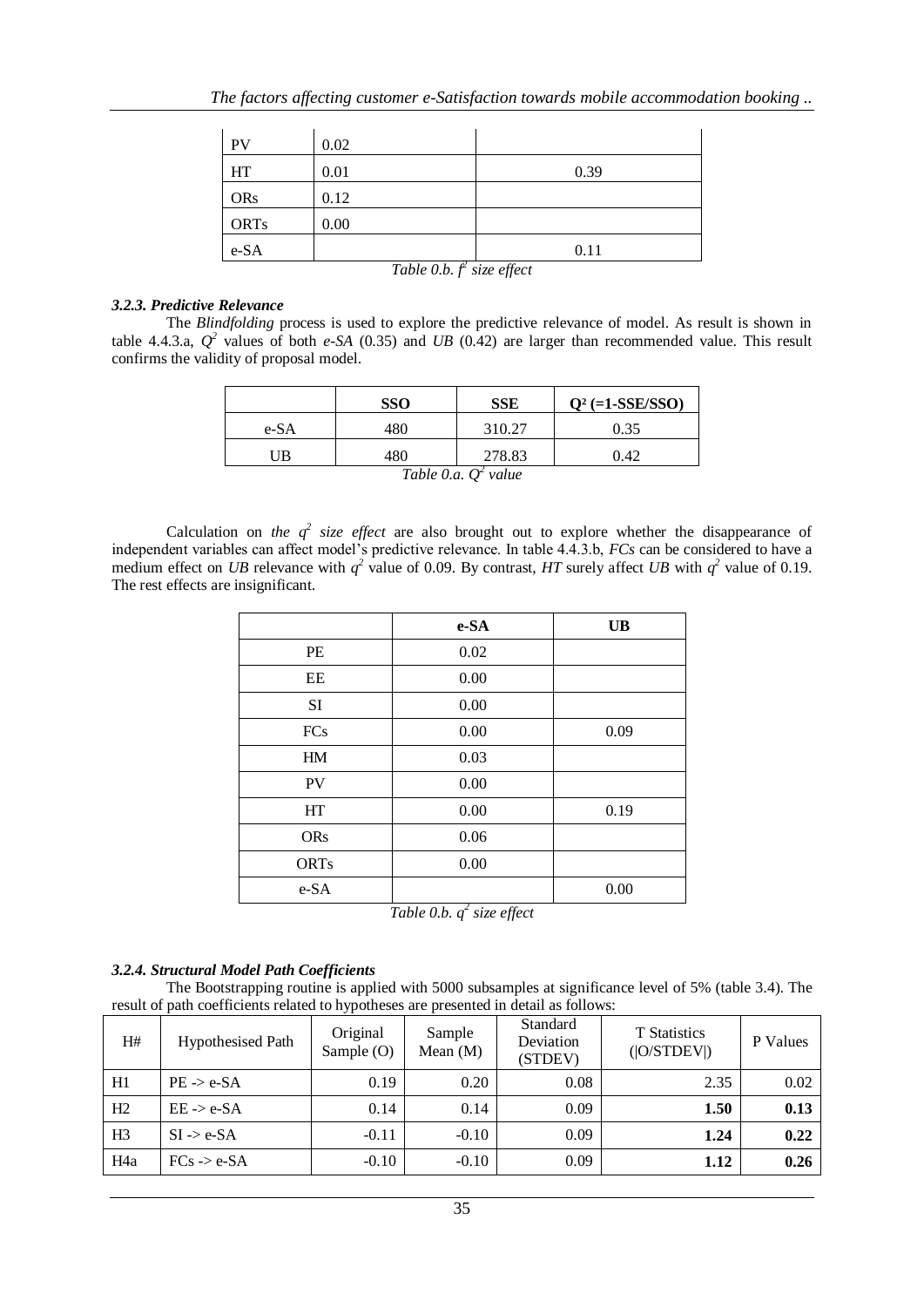| H <sub>4</sub> b | $FCs$ -> $UB$           | 0.27 | 0.27 | 0.06 | 4.34 | 0.00 |
|------------------|-------------------------|------|------|------|------|------|
| H <sub>5</sub>   | $HM \rightarrow e-SA$   | 0.24 | 0.24 | 0.07 | 3.72 | 0.00 |
| H <sub>6</sub>   | $PV \rightarrow e-SA$   | 0.14 | 0.14 | 0.09 | 1.64 | 0.10 |
| H7a              | $HT \rightarrow e-SA$   | 0.08 | 0.07 | 0.09 | 0.82 | 0.41 |
| H <sub>7</sub> b | $HT \rightarrow UB$     | 0.46 | 0.46 | 0.07 | 6.58 | 0.00 |
| H <sub>8</sub>   | $ORS \rightarrow e-SA$  | 0.32 | 0.33 | 0.08 | 4.21 | 0.00 |
| H9               | ORTs $\rightarrow$ e-SA | 0.03 | 0.03 | 0.09 | 0.37 | 0.71 |
| H <sub>10</sub>  | $E-SA \rightarrow UB$   | 0.25 | 0.25 | 0.07 | 3.39 | 0.00 |

*Table 0. Path Coefficients result*

#### **Hypothesis 1:** Performance Expectancy positively affects *e-Satisfaction*.

Result points that the relationship between *PE* and *e-SA* has a value of 0.19 with *t-value* = 2.35 and *ρvalue* = 0.02 at significant level of 5%, therefore H1 is supported. Thus, *Performance Expectancy* is a factor affecting customer *e-Satisfaction* towards *mobile accommodation booking applications*, in case of Da Nang residents. Indeed, there more benefits people perceive, the higher their *e-Satisfaction* towards *MABAs* will be.

**Hypothesis 2**: Effort Expectancy positively affects e-Satisfaction.

Result shows that the relationship between *EE* and *e-SA* has a value of 0.14, but *t-value* = 1.50 and *ρvalue* = 0.13 don't meet requirements at significant level of 5%. Therefore, H2 is not supported.

**Hypothesis 3:** Social Influence positively affects e-Satisfaction.

Result illustrates that the relationship between *SI* and *e-SA* has a value of -0.11, but *t-value* = 1.24 and *ρ-value* = 0.22 don't meet requirements at significant level of 5%. Therefore, H3 is not supported.

**Hypothesis 4a:** Facilitating Conditions positively affects *e-Satisfaction*.

Result illustrates that the relationship between *FCs* and *e-SA* has a value of -0.10, but *t-value* = 1.12 and *ρ-value* = 0.26 don't meet suggested requirements at significant level of 5%. Therefore, H4a is not supported.

**Hypothesis 4b:** Facilitating Conditions positively affects Use Behaviour.

Result points that the relationship between *FCs* and *UB* has a value of 0.27 with *t-value* = 4.34 and *ρvalue* = 0.00 at significant level of 5%, therefore H4b is supported. Thus, *Facilitating Conditions* is a factor affecting customer *Use Behaviour* towards *mobile accommodation booking applications*, in case of Da Nang residents. Indeed, the more technology and skills conditions they have, the more positively they behave towards *MABAs*.

**Hypothesis 5:** Hedonic Motivation positively affects e-Satisfaction.

Result shows that the relationship between *HM* and *e-SA* has a value of 0.24 with *t-value* = 3.72 and *ρvalue* = 0.00 at significant level of 5%, therefore H5 is supported. Thus, *Hedonic Motivation* is a factor affecting customer *e-Satisfaction* towards *mobile accommodation booking applications*, in case of Da Nang residents. Indeed, the more enjoyable and satisfied they feel, the higher their *e-Satisfaction* will be.

**Hypothesis 6:** Price Value positively affects e-Satisfaction.

Result points that the relationship between *PV* and *e-SA* has a value of 0.14, but *t-value* = 1.64 and *ρvalue* = 0.10 don't meet suggested requirements at significant level of 5%. Therefore, H6 is not supported.

**Hypothesis 7a:** Habit positively affects e-Satisfaction.

Result illustrate that the relationship between *HT* and *e-SA* has a value of 0.08, but *t-value* =0.08 and *ρvalue* = 0.41 don't meet suggested requirements at significant level of 5%. Therefore, H7a is not supported.

**Hypothesis 7b:** Habit positively affects Use Behaviour.

Result shows that the relationship between *HT* and *UB* has a value of 0.46 with *t-value* = 6.58 and *ρvalue* = 0.00 at significant level of 5%, therefore H7b is supported. Thus, *Habit* is a factor affecting customer *Use Behaviour* towards *mobile accommodation booking applications*, in case of Da Nang residents. Indeed, the more they use, the more positively they behave towards *MABAs*

**Hypothesis 8:** Online Reviews positively affects e-Satisfaction.

Result points that the relationship between *ORs* and *e-SA* has a value of 0.32 with *t-value* = 4.21 and *ρvalue* = 0.00 at significant level of5%, therefore H8 is supported. Thus, *Online Reviews* is a factor affecting customer *e-Satisfaction* towards *mobile accommodation booking applications*, in case of Da Nang residents. Indeed, the more satisfied they feel about reviews posted on platforms, the higher *e-Satisfaction* they perceive toward *MABAs*.

**Hypothesis 9:** Online Ratings positively affects e-Satisfaction.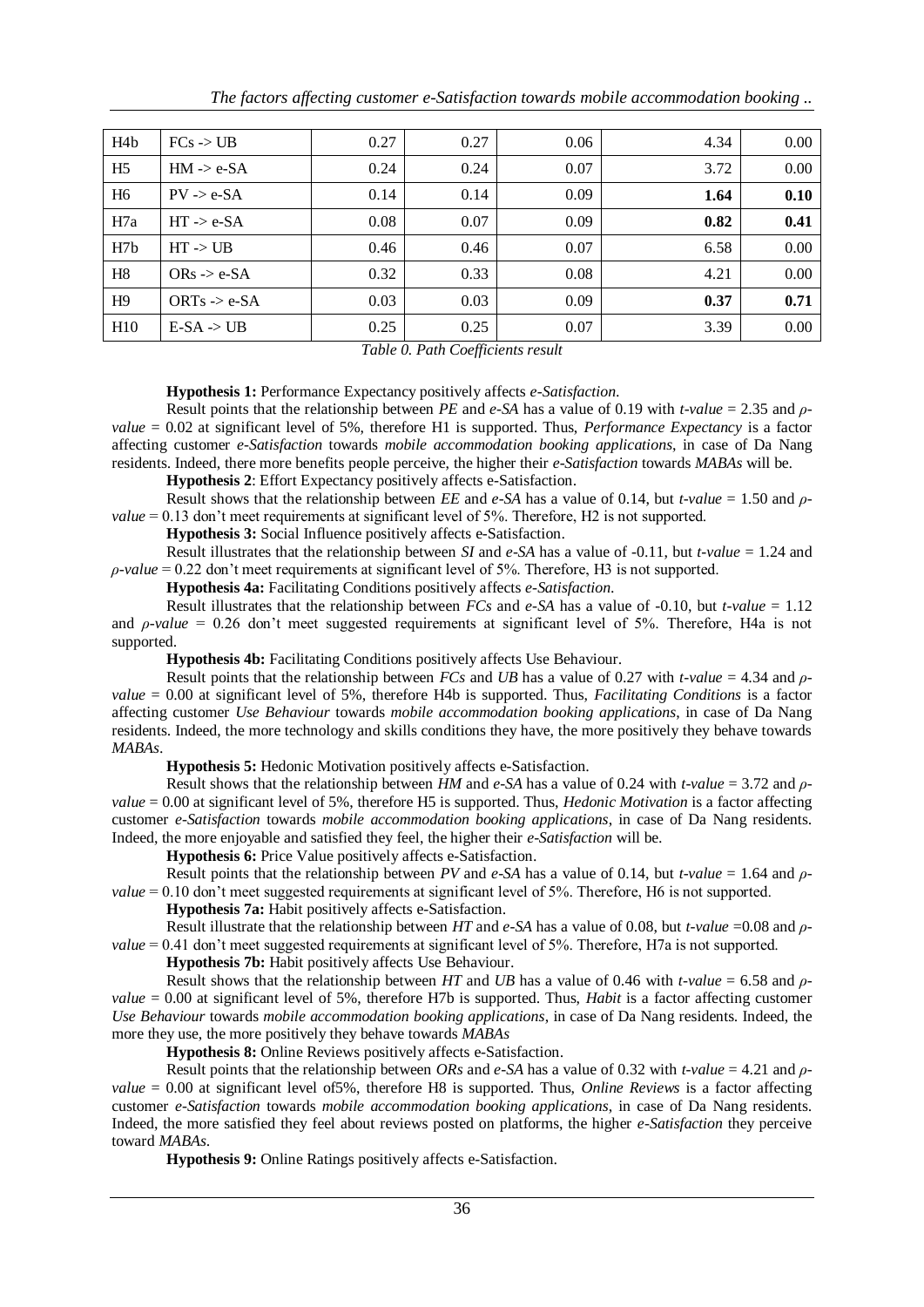Result shows that the relationship between *ORTs* and *e-SA* has a value of 0.03, but *t-value* = 0.37 and *ρvalue* = 0.71 don't meet suggested requirements at significant level of 5%. Therefore, H9 is not supported.

**Hypothesis 10:** E-Satisfaction positively affects Use Behaviour

Result illustrates that the relationship between *e-SA* and *UB* has a value of 0.25 with *t-value* = 3.39 and *ρ-value* = 0.00 at significant level of 5%, therefore H10 is supported. Thus, *e-Satisfaction* is a factor affecting actual *Use Behaviour* towards *mobile accommodation booking applications*, in case of Da Nang residents. Indeed, the more *e-Satisfaction* they perceive, the more positive their behaviour will be towards *MABAs*.

#### **IV. CONCLUSION**

Findings from this article implicate some aspects of *MABAs* which marketers and platform designers should concentrate on.

First of all, the primary purpose of all mobile applications, including *MABAs*, is to help people complete their task quickly. Thus, apps developers should improve interface and interaction of *MABAs*. Features, such as navigating locations, searching and delivering suitable room deals, are essential and needed to run smoothly. User-friendly interface and diverse rooms suggestion should be displayed clearly and in harmony on smartphone screen. Booking process should be optimised to cut off waiting time. Consequently, customers will feel satisfied with *MABAs* which are convenient, flexible and professional.

Marketer and app designers should consider that using *MABAs*, as for customers, is a way to entertain. Making the use of *MABAs* fun and enjoyable is key to success. Each room suggestion needs to include vast numbers photographs of nice rooms, picturesque surrounding attractions. Moreover, interesting contents and pictures of tourists' activities should be attached too. Exciting and creative advertisements should be presented appropriately so as not to disturb customers. A visually attractive *MABAs* will be highly evaluated.

*Online Reviews* is the main determinant of customer satisfaction towards *MABAs*, in case of this thesis. Marketer and app designers should encourage tourist to give feedbacks about their experiences as long as they are reliable, detailed and extensive. As an important source of information, marketers should usually check the reliability of reviews and verification of users.

Habitual behaviour towards *MABAs* can motivate customer to use these apps in the future. Marketers and app designers should encourage customers to merge the search for accommodation information with the use of *MABAs* and turn it into a habit. In addition, *MABAs* need to add pop-up notification feature to remind customers about use habit.

Whether customers have necessary knowledge and skills or not, supports from developers are always a mandatory condition. Customer care is a key factor to keep customers engaged. Companies should increase their direct interaction with customers not only through apps but also via Facebook, Zalo, Skype and even telephone calls. If customers feel being cared and supported whenever they face problems, they will keep using MABAS. Finally, attitudes take an important role in persuading customers to use *MABAs*. Above features, when run smoothly, will create overall *e-Satisfaction*. If *MABAs* make customers satisfied with their experiences, customers are likely to stick with*.*

## **Conflict of interest**

There is no conflict to disclose.

#### **REFERENCES**

- [1]. Nguyen Thi Khanh Ha., 2020. Đề xuất mô hình nghiên cứu các nhân tố ảnh hưởng đến sự hài lòng điện tử của khách hàng đối với các ứng dụng đặt phòng lưu trú trên thiết bị di động (MABAs). Labour and Social Publisher Company Limited, Ha Noi, 103-115.
- [2]. Anderson, E. W., Fornell, C., & Lehmann, D. R., 1994. "Customer Satisfaction, Market Share, and Profitability: Findings from Sweden." *Journal of Marketing*, *58*(3), 53–66. JSTOR.
- [3]. Anderson, K. C., Knight, D. K., Pookulangara, S., & Josiam, B., 2014. "Influence of hedonic and utilitarian motivations on retailer loyalty and purchase intention: A Facebook perspective." *Journal of Retailing and Consumer Services*, *21*(1), 773–779.
- [4]. Anderson, R. E., & Srinivasan, S. S., 2003. "E-Satisfaction and E-Loyalty: A Contingency Framework". *Psychology & Marketing*, *20*(2), 23–138.
- [5]. Brown, S. A., & Venkatesh, V., 2005. Model of Adoption of Technology in Households: A Baseline Model Test and Extension Incorporating Household Life Cycle. *MIS Quarterly*, *29*(3), 399–426.
- [6]. Chong, A. Y.-L., & Ngai, E. T. W., 2013. What Influences Travellers' Adoption of a Location-based Social Media Service for Their Travel Planning? *PACIS 2013 Proceedings.*, 210.
- [7]. Christodoulides, G., & Michaelidou., 2010. "Shopping motives as antecedents of E-satisfaction and e-loyalty". *Journal of Marketing Management*, *27*(1–2), 181–197.
- [8]. Filieri, R., 2015. "What makes online reviews helpful? A diagnosticity-adoption framework to explain informational and normative influences in e-WOM". *Journal of Business Research*, *68*(6), 1261–1270.
- [9]. Filieri, R., & McLeay, F., 2013. "E-WOM and Accommodation: An Analysis of the Factors That Influence Travellers' Adoption of Information from Online Reviews". *Journal of Travel Research*, *53*(1), 44–57.
- [10]. Fong, L. H. N., Lam, L. W., & Law, R., 2017. "How locus of control shapes intention to reuse mobile apps for making hotel reservations: Evidence from Chinese consumers". *Tourism Management*, *61*(2017), 331–342.
- [11]. Senecal, S., & Nantel, J., 2014. "The influence of online product recommendations on consumers' online choices". *Journal of Retailing*, *80*(2014), 159–169.